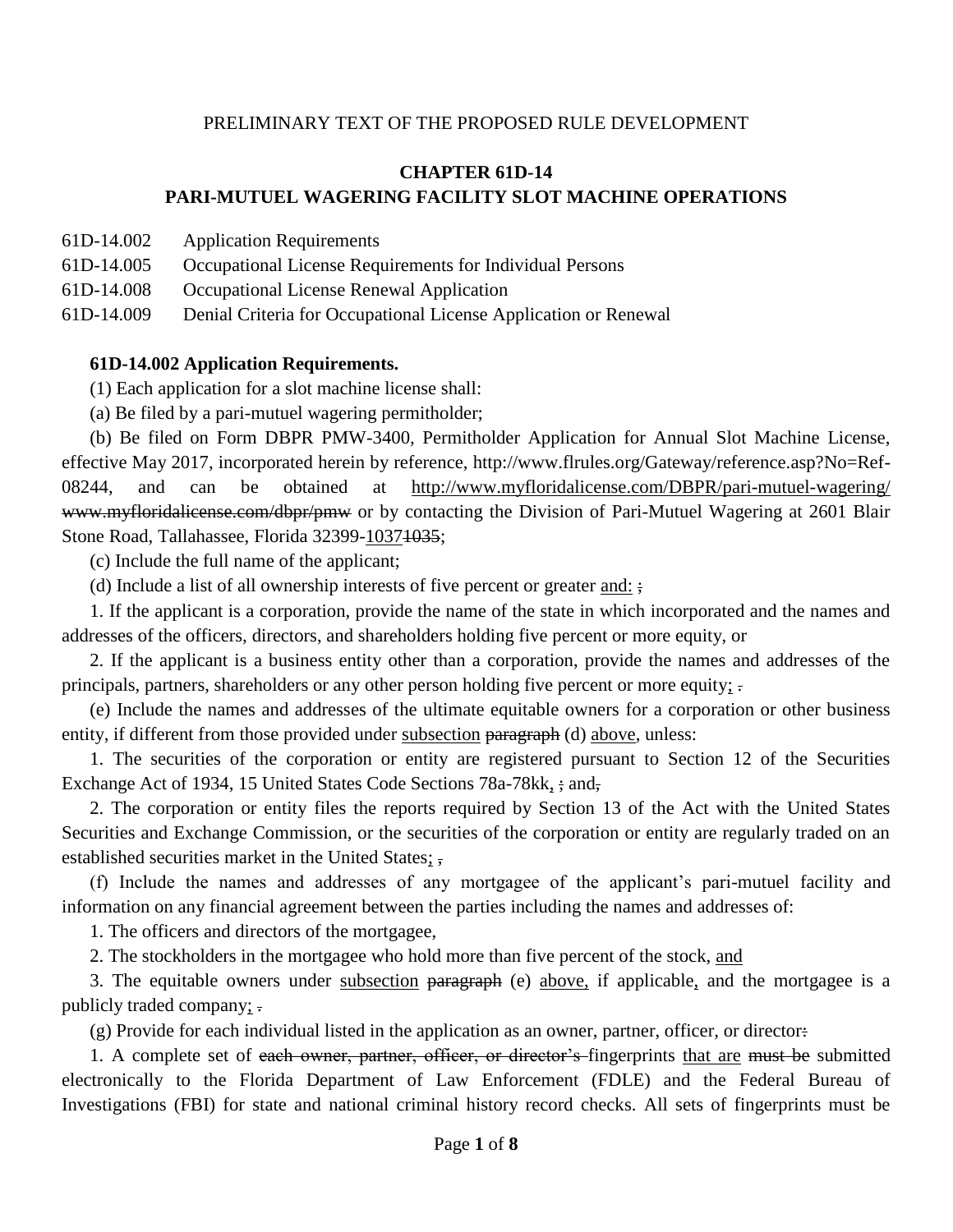submitted by a livescan live-scan vendor or service provider that has been approved by FDLE to electronically submit criminal history requests. If the set of fingerprints are taken on a physical fingerprint card FD-258, it must be scanned and submitted by a FDLE-approved livescan live-sean vendor or service provider. The complete set of fingerprints and payment of the fingerprint fee must comply with the following:

a. Each owner, partner, officer, or director required to be reported pursuant to this section must provide the livescan service provider the correct Originating Agency Identifier (ORI) number, which is FL923230Z, in order for the division to receive his or her fingerprint results. <del>listed on the Division of Pari-Mutuel Wagering's</del> licensing portal website to the live-scan vendor or service provider. Failure to provide the correct ORI number may result in an incomplete application,

b. The cost of fingerprint processing shall be paid by the applicant directly to the FDLE-approved-vendor or livescan service provider. ; and,

2. Form DBPR PMW-3100, DBPR PMW-3460, Disclosure for Individuals Related to a Business, Authorization for Release of Information, effective 6-21-10, incorporated herein adopted by reference in rule 61D-11.008, F.A.C., which and can be obtained at http://www.myfloridalicense.com/DBPR/pari-mutuelwagering/ www.myfloridalicense.com/dbpr/pmw or by contacting the Division of Pari-Mutuel Wagering at 2601 Blair Stone Road, Tallahassee, Florida 32399-10371035, authorizing the division and FDLE to obtain any record held by a financial or public institution.

(h) through (k) No change.

(l) Include a complete Form DBPR PMW-3470, Surety Bond for Florida Slot Machine Licensee, effective 6-21-10, incorporated herein by reference, and can be obtained at http://www.myfloridalicense.com/DBPR/pari-mutuel-wagering/ www.myfloridalicense.com/dbpr/pmw or by contacting the Division of Pari-Mutuel Wagering at 2601 Blair Stone Road, Tallahassee, Florida 32399- 10371035. This form provides proof of a bond, in the amount of at least 2 million dollars (\$2,000,000.00) payable to the Governor of the State of Florida and his or her successors in office. The bond required by this section must:

1. Be issued by a surety authorized to issue such a bond in the state of Florida,

2. Provide the surety name, bond number, and date of the instrument,

3. State that upon the principal's failure to comply with Chapter 551, F.S., and Chapter 61D-14, F.A.C., including failure to promptly pay all gaming fees and taxes when due and demanded, the Director of the Division of Pari-Mutuel Wagering of the Department of Business and Professional Regulation (DBPR) may make demand upon the surety for the payment of the amount of the default to also include any fines or administrative penalties imposed as a result of a default by said principal up to but not to exceed the amount of its liability as defined by this bond,

4. Indicate the expiration date of the bond and provide that the bond may be continued by continuation certificate signed by the principal and surety,

5. Provide that the surety may reserve the right to withdraw from the bond, except the surety may not withdraw as to any liability already incurred or accrued during the period of the bond, and may do so only upon giving written notice of the withdrawal to the Director of the Department of Business and Professional Regulation, 2601 Blair Stone Road, Tallahassee, Florida 32399-10371035. The bond must further provide that any approved withdrawal shall not be effective until sixty (60) days have elapsed after the division's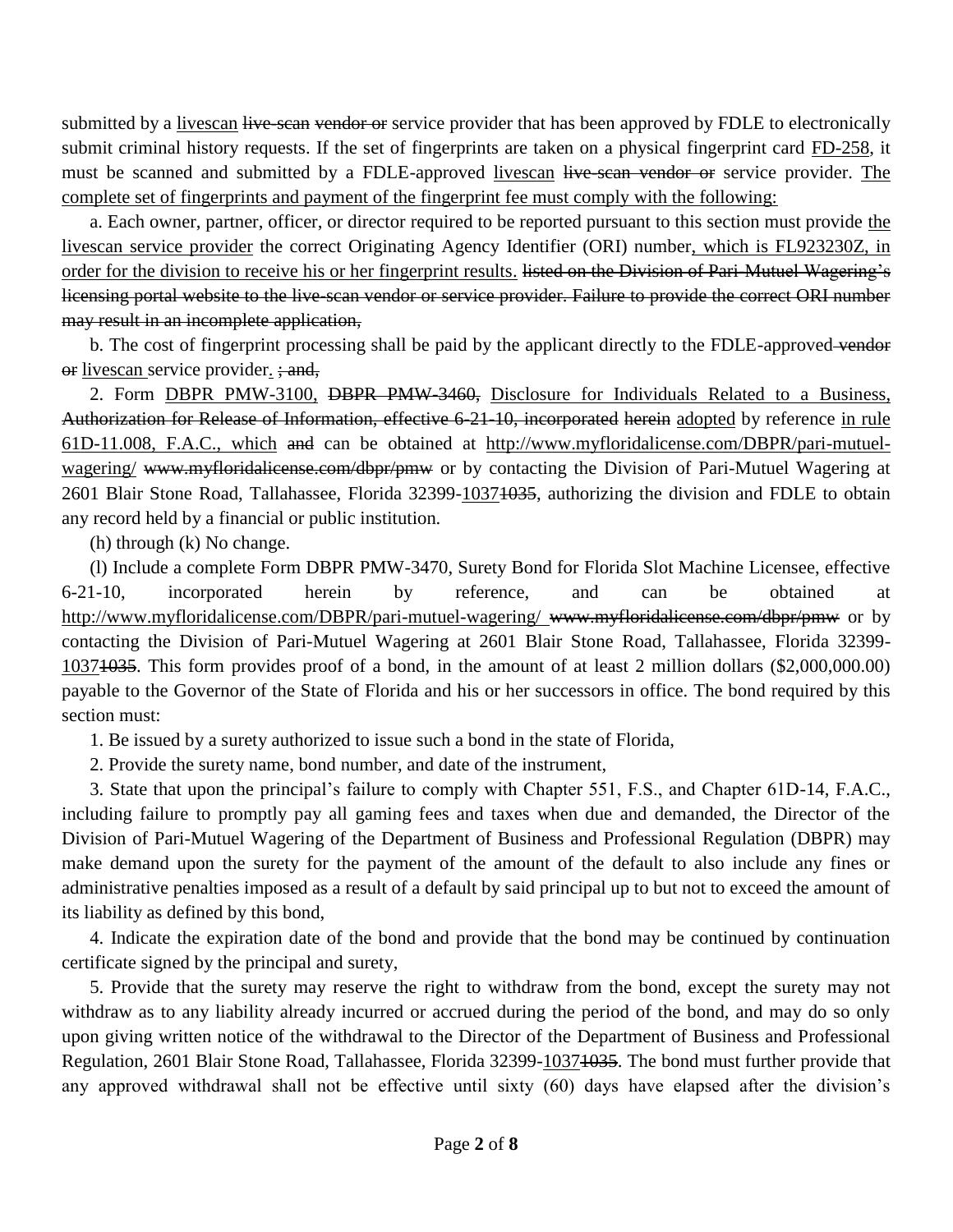acknowledgement of the notice,

6. Provide that withdrawal shall not in any case affect the surety's liability arising out of any outstanding amount incurred prior to the expiration of the 60-day period, after which the division has acknowledged the surety's notice of withdrawal; and,

7. Include the signatures of the Corporate President, Secretary, and attorney in fact (as required) and Florida Registered Agent, and the printed name and address of that Registered Agent.

(m) throught (r) No change.

(2) The applicant for a slot machine license shall file its application under oath.

(3) If the applicant for a slot machine license is a business entity, the application shall be filed under oath by an officer, director or manager who is authorized by the applicant business entity to bind the applicant to the representations made in the license application. The officer, director or manager signing the application of a business entity shall affirm under oath that he or she is authorized to sign on behalf of the business entity applying for the slot machine license.

(4) The applicant for a slot machine license shall indicate:

(a) When the applicant intends to claim any exemption from public records disclosure under Section 119.07, F.S., or any other exemption from public records disclosure provided by law, for any part of its application, and

(b) The specific sections for which it claims an exemption and the basis for the exemption pursuant to Section 119.07, F.S., or any other exemption from public records disclosure provided by law.

(5) Sunset Provision: In order to ensure the ongoing necessity of division rules, this rule shall sunset and cease to be effective five years following the rule's effective date, unless, prior to that deadline, the division adopts an amendment to the deadline in this sunset provision.

*Rulemaking Authority 551.103(1), 551.122 FS. Law Implemented 551.103(1)(a), (b), (f), (g), 551.104(4), (10), 551.106(1), 551.107(7), 551.118, 559.79(2) FS. History–New 6-25-06, Amended 6-21-10, 5-30-17.*

#### **61D-14.005 Occupational License Requirements for Individual Persons.**

(1) The following slot machine occupational license requirements apply to individual persons having access to the designated slot machine area or who may be granted access to the slot machine area by reason of the positions they hold:

(a) Slot Machine Professional Individual Occupational License – Individuals meeting any of the following criteria shall apply for a Slot Machine Pprofessional Hindividual Ooccupational Hicense. An individual seeking a license as an employee of a slot machine facility who:

1. An employee of a slot machine facility who wWill be a security or supervisory employee who requires access to the slot gaming floor of a slot machine facility, or a surveillance employee,

2. An employee of a slot machine facility who wwill have access to the interior of a slot machine, a slot machine's revenue, or accounting and reporting records associated with slot machine revenue, or

3. An employee of a slot machine facility who hHolds a position as the head of a department referenced in Rule 61D-14.015, F.A.C., or a supervisor of employees of the slot machine licensee, or.

4. An employee of any person or entity providing slot machine related services as referenced in Section 551.107(2)(a)3., F.S., to a slot machine licensee, who may be granted access to slot machine areas of a slot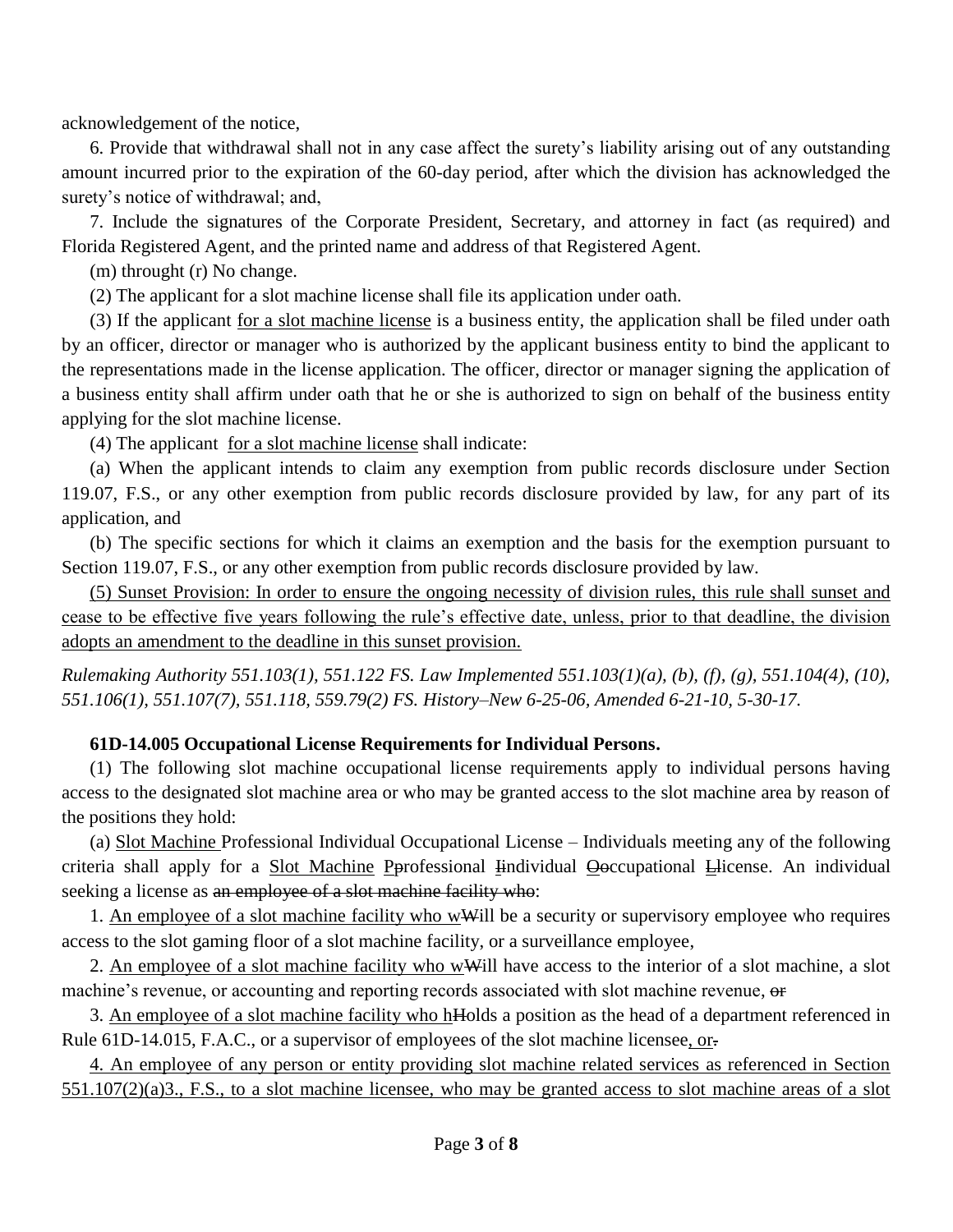machine licensee due to their employment.

(b) Slot Machine General Individual Occupational License – An individual seeking a license as an employee of a slot machine facility with no management or supervisory authority related to the slot machine licensee's facility or employees not covered in subsection paragraph (1)(a) above, shall apply for a Slot Machine Ggeneral Iindividual Ooccupational Llicense.; and,

(c) Slot Machine/ Cardroom/ Pari-Mutuel Combination Occupational License – an individual required to hold a Slot Machine Professional or General Individual Occupational License who also needs access to parimutuel areas and/or holds a position that requires a Cardroom Employee Occupational License shall apply for a Slot Machine/ Cardroom/ Pari-Mutuel Combination Occupational License. Applicants seeking a combination occupational license shall be subject to the eligibility requirements and the ongoing licensure requirements stated in Chapters 61D-5, 61D-11, 61D-14 F.A.C. and Chapters 550 and 551 and Section 849.086, F.S. Business Employee Occupational License – An individual seeking a license as an employee of any person or entity providing slot machine related services as referenced in Section 551.107(2)(a)3., F.S., to a slot machine licensee, who may be granted access to slot machine areas of a slot machine licensee due to their employment, shall apply for a business employee occupational license.

(2) As part of the initial application for or renewal of a slot machine occupational license provided in Section 551.107, F.S., an applicant shall submit the following information on Form DBPR PMW-3410, Slot Machine Individual Occupational License Application, http://www.flrules.org/Gateway/reference.asp?No=Ref-03157, or Form DBPR PMW-3415, Slot Machine Individual **Communisties** Occupational License Renewal Application, http://www.flrules.org/Gateway/reference.asp?No=Ref-03158, both of which are effective 9-26-13 and incorporated herein by reference. The forms can be obtained at www.myfloridalicense.com/dbpr/pmw or by contacting the Department of Business and Professional Regulation, 2601 Blair Stone Road, Tallahassee, Florida 32399.

(a) Name, including any prior names, aliases, maiden name or nicknames;

(b) Date of birth;

(c) Current physical and mailing address, a mailing address alone shall not be sufficient unless it is also the applicant's physical address;

(d) Social security number;

(e) Telephone number of current place of employment and home;

(f) The applicant's marital status and the name, date of birth, race, and gender of the applicant's spouse, children, siblings, grandchildren, the applicant's parents and any other relative over the age of 21 living in the same household as the applicant;

(g) Disclosure of other jurisdictions in which the applicant holds, has held, or is applying for a gaming license including:

1. Any license, permit or registry required in order to participate in any legal gaming operation; and,

2. Any denial, suspension or revocation of a license, permit or certification issued by any governmental agency.

(h) Information regarding any administrative, civil or criminal proceedings, or any investigations known to the applicant that have been initiated by any governmental agency or any other state or federal agency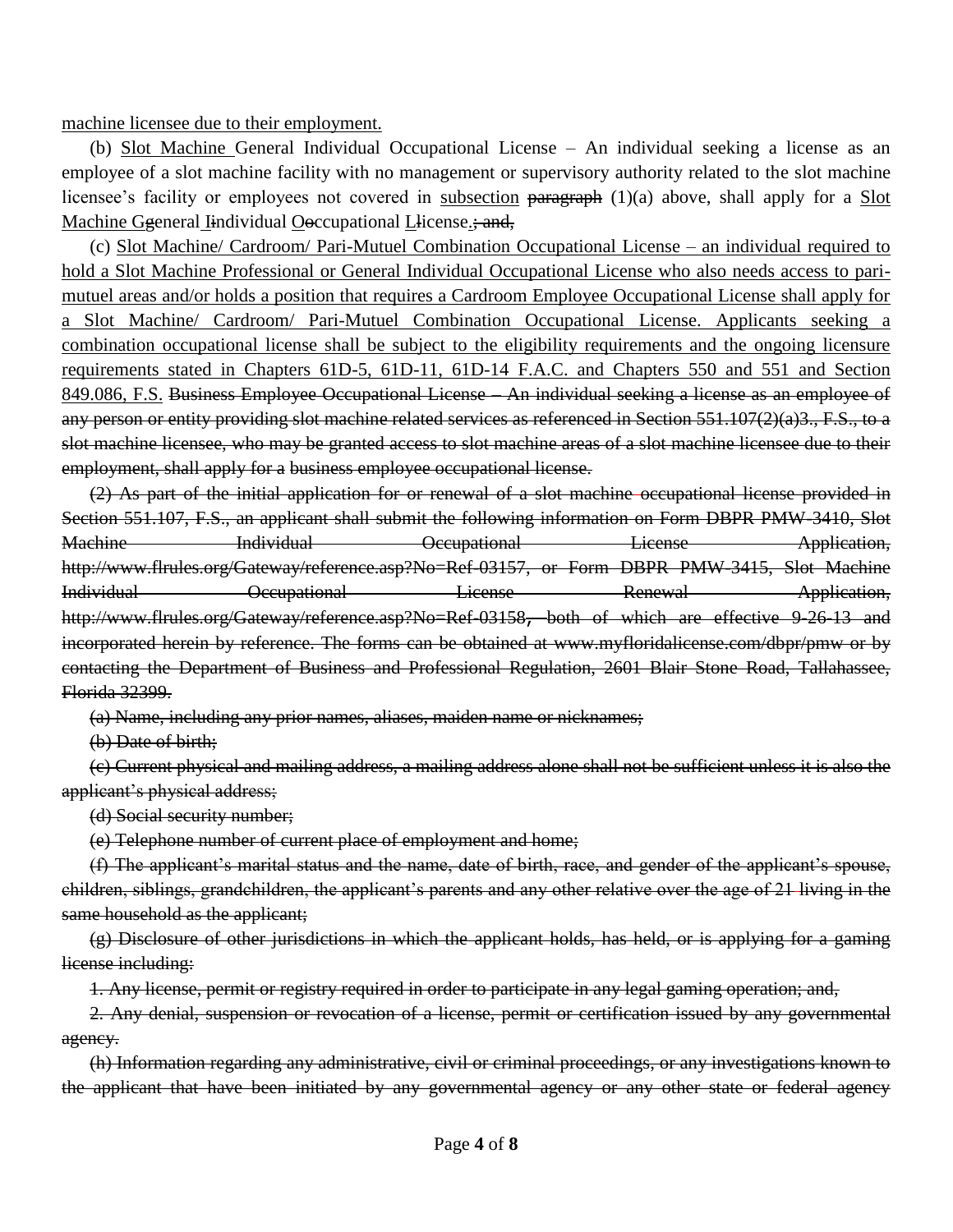regarding the applicant in that jurisdiction, or any judgment entered as the result of any such proceeding to include:

1. The date of any listed action,

2. A copy of any complaint filed in the above actions; and,

3. A copy of any final orders, judgments, or other final judicial disposition in the above actions.

 $(2)(3)$  Every applicant for a slot machine or combination occupational license pursuant to subsections  $\overline{\text{paragraphs}}$  (1)(a) or (c) above, shall disclose in his or her application:

(a) Any affiliation of the applicant with a slot machine licensee or with companies controlling the slot machine licensee and the position he or she occupies with the same or his interest in said entity;

(b) Any affiliation of the applicant with a business slot machine occupational licensee or companies controlling the business slot machine occupational licensee entity, and the position that he/she occupies with or his/her interest in said entity;

(c) An employment history including:

1. All gaming-related employment,

2. Any non-gaming employment for the previous ten years; and,

3. Any period of unemployment in excess of one month in the previous ten years.

(d) Education and training experience in management or gaming; and,

(e) A Form DBPR PMW-3460, Authorization for Release of Information, incorporated by reference in Rule 61D-14.002, F.A.C., signed by the individual.

(3)(4) Every initial application and renewal thereafter for a slot machine or combination occupational license shall include:

(a) A duly completed original Form DBPR PMW-3410, Slot Machine Individual Occupational License Application, incorporated adopted by reference in subsection (2) above, in accordance with subsection (3);

(b) The documents to identify applicant, as provided in Rule 61D-14.010, F.A.C.;

(c) A complete set of the applicant's fingerprints submitted electronically to FDLE and FBI for state and national criminal history record checks. All sets of fingerprints must be submitted by a livescan live-scan vendor or service provider that has been approved by FDLE to electronically submit criminal history requests. If the set of fingerprints are taken on a physical fingerprint card FD-258, it must be scanned and submitted by a FDLE-approved livescan live-scan vendor or service provider. The complete set of fingerprints and payment of the fingerprint fee must comply with the following:

1. Each applicant sending fingerprints via a livescan device must provide the livescan service provider the correct Originating Agency Identifier (ORI) number, which is FL923230Z, in order for the division to receive his or her fingerprint results listed on the Division of Pari-Mutuel Wagering's licensing portal website to the live-scan vendor or service provider. Failure to provide the correct ORI number may result in an incomplete application;

2. The cost of fingerprint processing shall be paid by the applicant directly to the FDLE-approved-vendor or livescan service provider; and,

(d) The slot machine occupational license fees, are to be paid as provided in Rule 61D-14.011, F.A.C.

 $(4)$ (5) In the event the division determines that the licensee has applied for multiple positions that have been determined as incompatible functions as set forth in the internal controls of the employing slot machine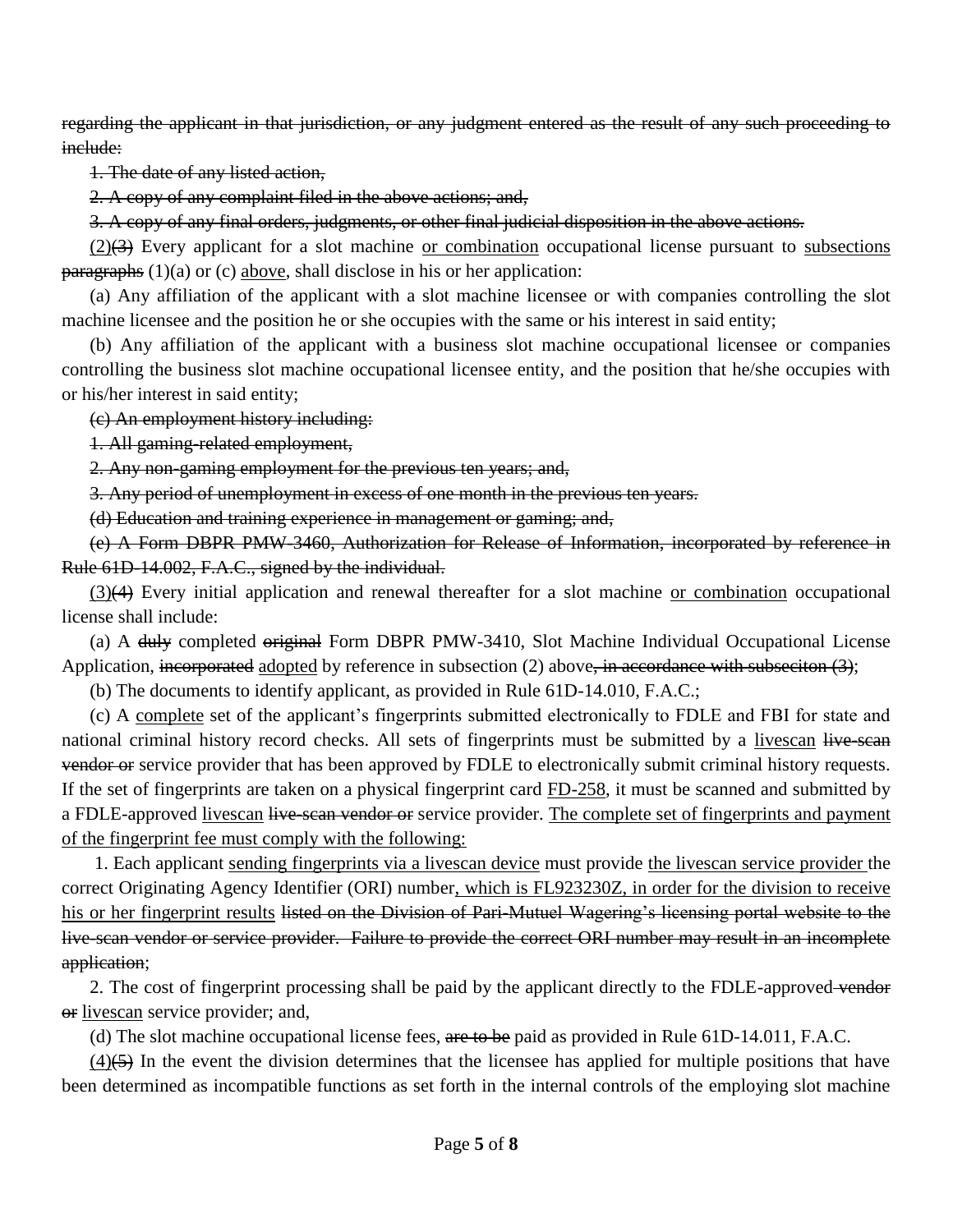licensee under subsection 61D-14.015(4), F.A.C., the licensee shall be informed in writing and allowed to amend the application to select the position of his or her preference.

(5)(6) If the applicant for or holder of an occupational license intends to claim any exemption from public records disclosure under Section 119.07, F.S., or any other exemption from public records disclosure provided by law, for any part of its application or information provided therein, it shall identify, in its application or by written notice to the division, the specific information for which it claims an exemption and the basis for the exemption.

 $(6)$ ( $\rightarrow$ ) Each application shall be filed with the division's office located at the slot machine licensee's facility or to the division at Department of Business and Professional Regulation, 2601 Blair Stone Road, Tallahassee, Florida 32399-1037.

(7) Slot machine and combination occupational licenses issued and renewed pursuant to Section 551.107, F.S., shall have an effective date of July 1st and shall be valid for a period of three fiscal years. Applications for a slot machine or combination occupational license shall be submitted between April 1st and June 30th for the license period beginning July 1st of the next fiscal year. Applications received outside of this period shall have an effective date beginning July 1st of the same state fiscal year in which the application was received

(8) A request to upgrade an individual slot machine occupational license shall be made on Form DBPR PMW-3430, Slot Machine Occupational License Upgrade Application, effective (Month Year) - May 2017, incorporated herein by reference, http://www.flrules.org/Gateway/reference.asp?No=Ref-XXXXX, http://www.flrules.org/Gateway/reference.asp?No=Ref-08245, which can be obtained at http://www.myfloridalicense.com/DBPR/pari-mutuel-wagering/ www.myfloridalicense.com/dbpr/pmw or by contacting the Division of Pari-Mutuel Wagering at 2601 Blair Stone Road, Tallahassee, Florida 32399- 10371035. A license upgrade shall be granted or denied within 30 days of reciept of a completed Form DBPR PMW-3430 and any applicable fee. A License Upgrade Application shall lapse and no longer be processed by the division, if the applicant fails to provide the division with a complete application within 120 days of a notice issued by the division pursuant to section 120.60(1), F.S. An applicant seeking a license upgrade following the lapse of their previous application shall be required to reapply by submitting a completed Form DBPR PMW-3430 and any applicable fee.

(9) A license application shall lapse and no longer be processed by the division, if the applicant fails to provide the division with a complete application within 120 days of a notice issued by the division pursuant to section 120.60(1), F.S. A person with a lapsed license application shall not be eligible to participate in activities that require an occupational license. An applicant seeking a slot machine or combination license as an initial or renewal applicant following the lapse of their previous license application shall be required to reapply by submiting all materials and fees required in subsection (3) above.

(10) An applicant for a Slot Machine/ Cardroom/ Pari-Mutuel Combination Occupational License, who is subject to denial pursuant to Section 849.086(6)(g), F.S., may request a waiver by submitting Form DBPR PMW-3180, Request for Waiver, adopted by reference in Rule 61D-5.001, F.A.C., which can be obtained at www.dbpr.state.fl.us/pari-mutuel-wagering/, or by contacting the Department of Business and Professional Regulation, 2601 Blair Stone Road, Tallahassee, Florida 32399-1037. The division will process any Request for Waiver upon receipt of a complete application according to Section 120.60(1), F.S.

(11) Sunset Provision: In order to ensure the ongoing necessity of division rules, this rule shall sunset and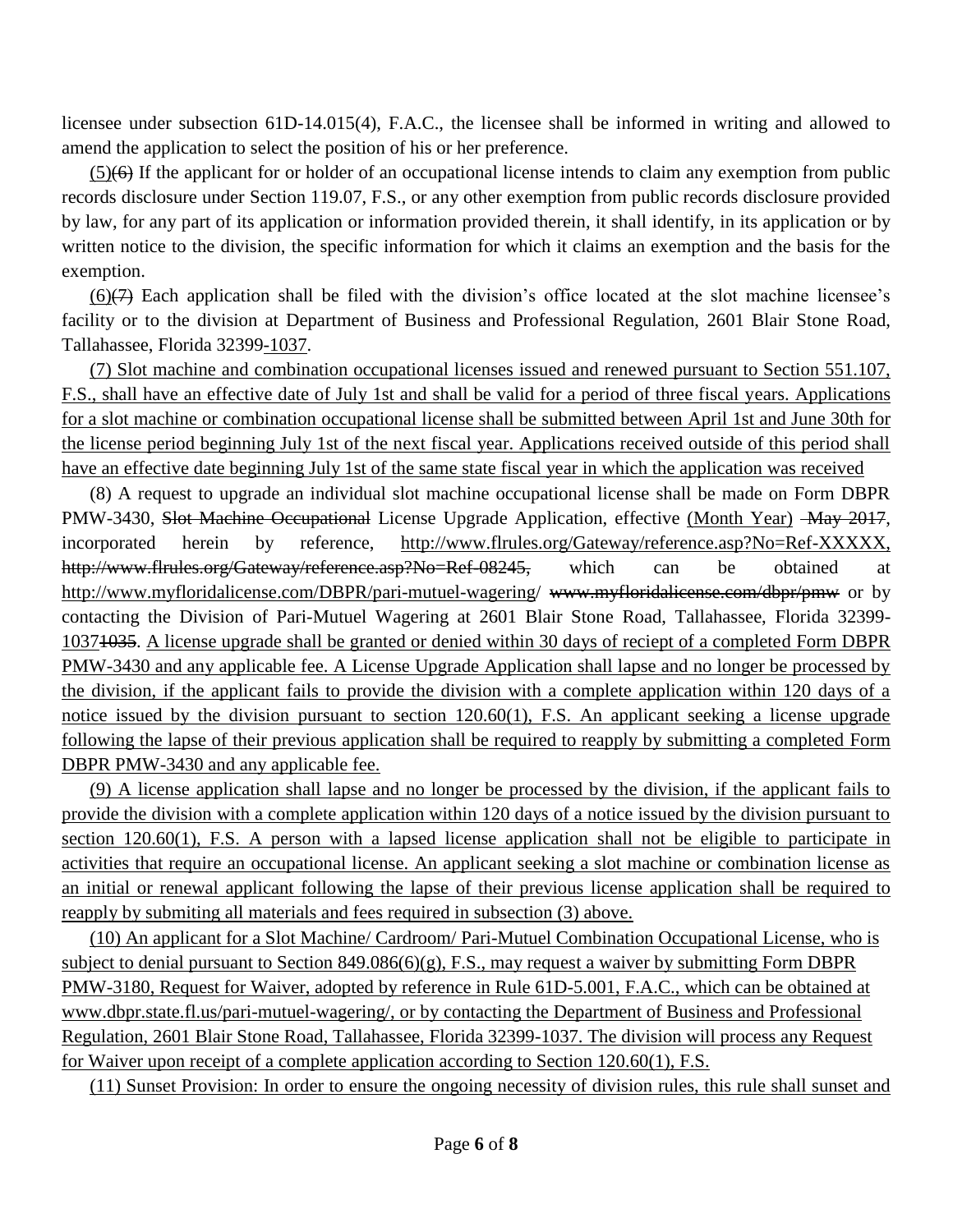cease to be effective five years following the rule's effective date, unless, prior to that deadline, the division adopts an amendment to the deadline in this sunset provision.

*Rulemaking Authority 551.103(1), 551.122 FS. Law Implemented 551.103(1)(b), 551.107(4)(a), 551.107(7), 551.108, 559.79(2) FS. History–New 6-25-06, Amended 12-6-06, 6-21-10, 9-26-13, 5-30-17, \_\_\_\_\_\_\_\_\_.*

### **61D-14.008 Occupational License Renewal Application.**

(1) The application for renewal of a slot machine occupational license shall include:

(a) A completed original Form DBPR PMW-34103415, Slot Machine Individual Occupational License Renewal Application, incorporated by reference in Rule 61D-14.005, F.A.C., or Form DBPR PMW-34203425, Slot Machine Business Entity Occupational License Renewal Application, effective 6-21-10, incorporated herein by reference in Rule 61D-14.006, F.A.C., both of which and can be obtained at http://www.myfloridalicense.com/DBPR/pari-mutuel-wagering/ www.myfloridalicense.com/dbpr/pmw or by contacting the Department of Business and Professional Regulation, 2601 Blair Stone Road, Tallahassee, Florida 32399-1037;

(b) The fees to be paid as provided in Rule 61D-14.011, F.A.C.; and,

(c) Disclosure of the following administrative, civil, or criminal actions that have occurred since the issue of the current license:

1. All administrative, civil, or criminal proceedings that have been initiated by any governmental agency or any other state or federal agency; and,

2. A complete copy of the complaint, pleadings, and any final order, judgment, or other final judicial disposition for each administrative, civil, or criminal proceeding disclosed.

(2) Slot machine and combination occupational licenses renewed pursuant to Section 551.107, F.S., shall have an effective date of July 1st and shall be valid for a period of three fiscal years. The division shall issue a slot machine occupational license for a period of one year or three years. Applications shall be accompanied by the corresponding license fee, beginning on July 1 of each year and expiring on June 30 of the anniversary year for the license.

(3) An applicant seeking renewal shall provide the materials and applicable fees required in subsection (1) above to the division The completed renewal application shall be filed with and received by the division between April 1st and June 30th of the year the license is due to expire. Applications received outside of this period shall have an effective date beginning July 1st of the same state fiscal year in which the application was received.

(4) The license for any person who fails to submit a completed renewal application in accordance with this section shall expire on the expiration date.

(5) Any person or business entity whose slot machine occupational license has expired and who seeks a subsequent slot machine occupational license:

(a) Within one year of the expiration of the current license, shall be considered an applicant for renewal of that license;.

(b) Longer than one year after expiration of the original license shall be considered an initial applicant for a slot machine occupational license. be required to make application using Form DBPR PMW-3410, Slot Machine Individual Occupational License Application, incorporated by reference in Rule 61D-14.005, F.A.C.,